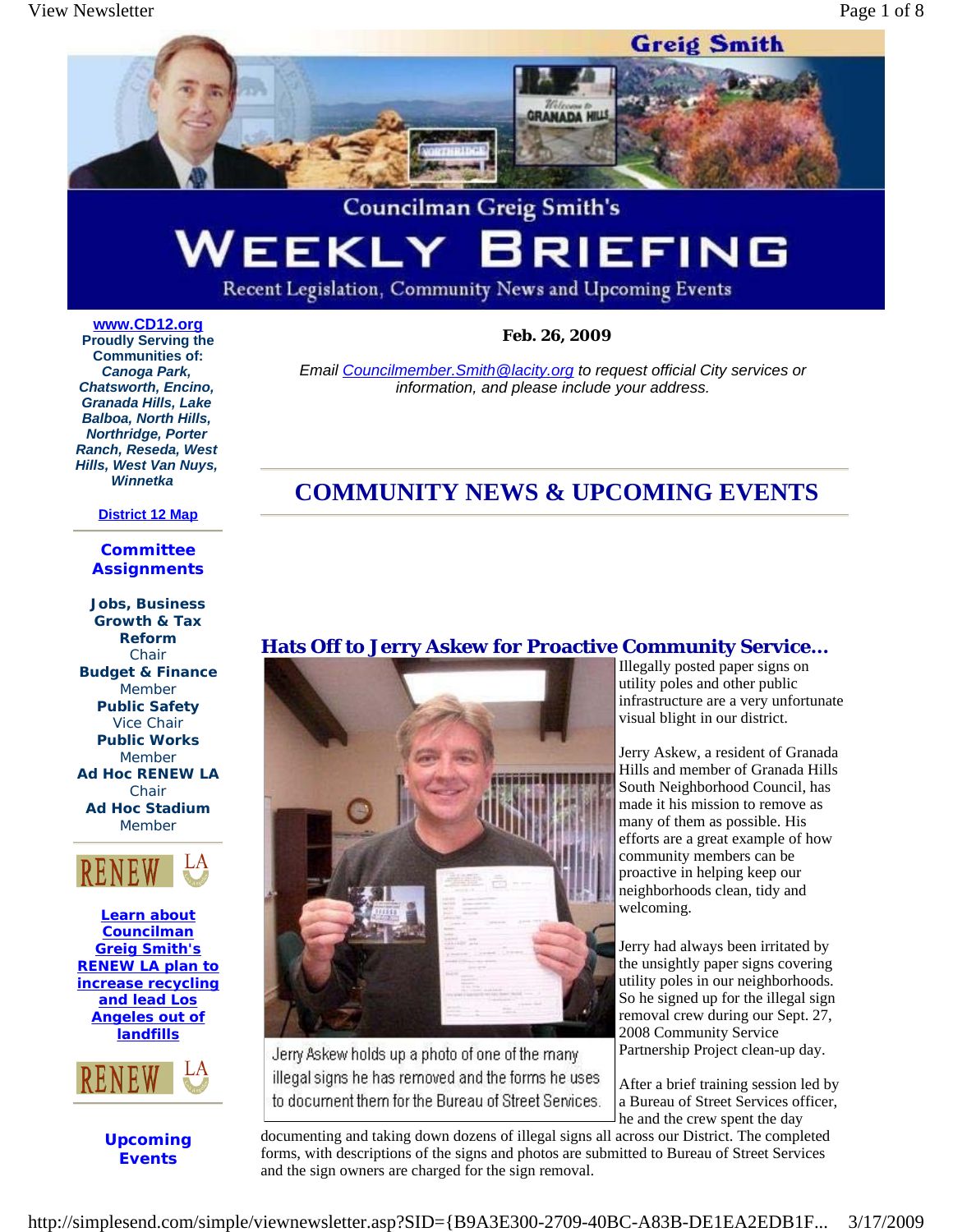#### **Saturday Feb. 28 Granada Hills Library Used Book Sale**

The Friends of the Granada Hills Library is holding a used book sale.

Many paperbacks, hardcovers, fiction and non-fiction books for all age groups will be available at very low prices.

9 am - 1 pm Granada Hills Library 10640 Petit Ave. (Corner of Chatsworth St.) Granada Hills

Proceeds benefit books and programs at the Granada Hills Library branch.

> **Feb. 28 - March 29 Beginner's Fly Fishing Class**

Sierra Pacific Flyfishers, a San Fernando Valleybased non-profit organization, is holding fly casting classes on Saturdays through February and and March.

Casting Classes are February 28, March 7, March 14 and March 27, 28 and 29.

For more info call Steve Ebersold at (818) 439-0556 or Paul Riegert at (818) 363-5863, email ranniebee@aol.com, or visit www.spff.org.

"This was what got me more involved in the community service and working with the Neighborhod Council in the first place," Jerry said. He now serves on the Board of the Granada Hills South Neighborhood Council.

He continues to patrol the Granada Hills area removing signs several times a week. Jerry is planning to organize training sessions with Bureau of Street Services staff so that more residents can get trained and form groups to go out regulary and remove illegal signs.

*For more information, email jaskew@ghsnc.org.*

*Keep up the good work!* 

# **Devonshire PALS Youth Center Well Under Way...**

We are proud to report that construction on the new LAPD Devonshire PALS (Police Activity League Supporters) Community Youth Center is well under way in Northridge.

We broke ground on the PALS Center Thursday, June 5 with a community celebration. We were joined by Police Officers, residents, community groups, Board Members of Devonshire PALS, and many of the young people in the PALS and Police Explorers programs who will benefit from the center.



Construction on the Councilman Greig Smith LAPD Devonshire Area Youth Center in Northridge is well under way.

The Devonshire PALS programs offer local, at-risk youth constructive alternatives to gangs and crimes, through mentoring, education, work training, sports and other activities. It also helps build constructive relationships between the Police and the community.

# **Household Hazardous Waste and Electronic Waste Collection Event...**

You can drop off your Household Hazardous Waste and Electronic Waste for free at a collection event Saturday, Feb. 28, and Sunday, March 1 at Pratt & Whitney in Canoga Park.



**Saturday, Feb. 28 Sunday, March 1**  9:00 am - 3:00 pm Pratt & Whitney De Soto Parking Lot De Soto Ave. & Gresham St. (1 block south of Nordhoff St.) **Chatsworth** 

**You May Bring:**  Paint, used motor oil and filters and other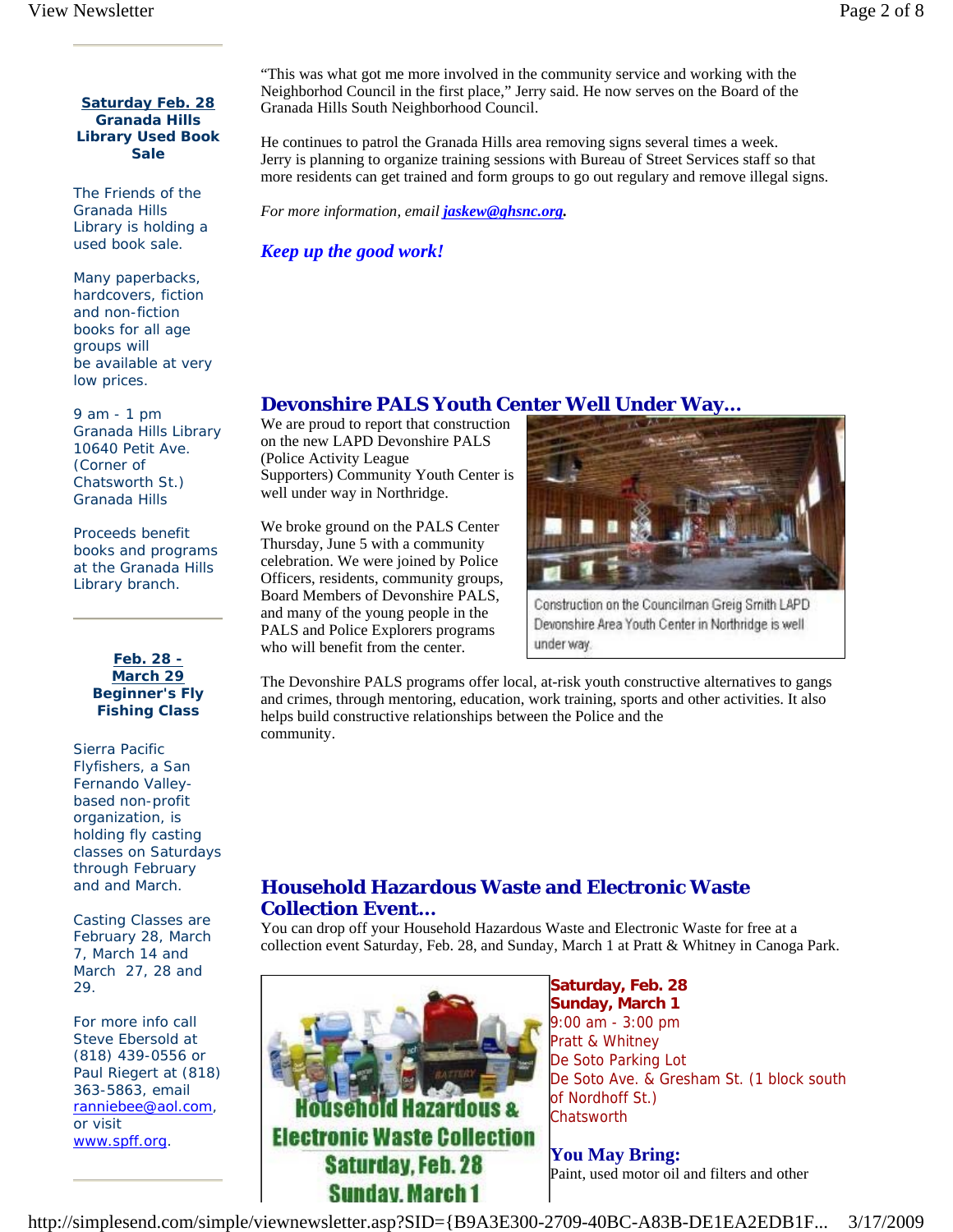#### **March 12 - 26 Free Training for Community Based Organizations**

The City is offering free "Capacity Builds L.A." training sessions. The program is meant to enhance the capacity of existing organizations and to instruct people interested in creating a new community-based organization.

At Youth Opportunity Movement Boyle Heights Technology **Center** 1600 E. 4th Street, Los Angeles

**Thursday, Feb. 26**  Marketing Your **Organization** 

**Thursday, March 12**  Proposal Writing

**Thursday, March 26**  Fundraising & **Sustainability** Planning

**For Executive Directors and Board Members: Wednesday, March 18 & Thursday, March 19**  Social Enterprise & Earned Income

Reservations are required. All sessions are 9:00 am to 4:30 pm. Breakfast and lunch are provided. For info call Maricela Hernandez at (213) 744-9307 or email Maricela. Hernandez@ lacity.org or **click here**.

**Saturday March 7**

automotive chemicals, household, garden and pool chemicals, expired medication, batteries, fluorescent lightbulbs, used syringes, and electronic devices such as TVs, computers, cell phones and electronic toys.

## **You May NOT Bring:**

Tires, explosives, ammunition, radioactive or biological waste and bulky items such as furniture or major appliances.

*The collection event is canceled in case of rain. For more information, call (800) 988-6942.* 

## **1970 CSUN Team Inducted Into CSUN Hall of Fame...**

In 1970, the baseball team of CSUN (then called Valley State College) won the the NCAA College World Series. The 1970 CSUN baseball team will be inducted into the CSUN Hall of Fame at ceremony on Sunday, March 1 in Woodland Hills.

Some of the members of the 1970 CSUN baseball team still reside in our District, including Coach Robert Hiegert, Brian Ford, and Dave Leveque.

The members of the team have remained friends through the years and their children have gone to school and played baseball together. All but one of the original teammates will be on hand for the induction ceremony.

## **Sunday, March 1**

Warner Center Marriott Canoga Ave. & Victory Blvd. Woodland Hills Reception - 11:00 am Lunch and induction ceremony: 12:00 pm Tickets: \$50

*To reserve, please call (800) 228-9290. For more information, contact the CSUN Dept. of Special Events at (818) 677-5473 or at bridget.sullivan@csun.edu*.

*Congratulations!*

# **Business Tax Renewal Information...**

The City's 2009 business tax renewal period began on January 1, 2009 and ends on March 2, 2009. L.A. area business owners should note:

### **Rate Reduction**

Most businesses will receive a 3.9% reduction of their business taxes in 2009 - the final phase



http://simplesend.com/simple/viewnewsletter.asp?SID={B9A3E300-2709-40BC-A83B-DE1EA2EDB1F... 3/17/2009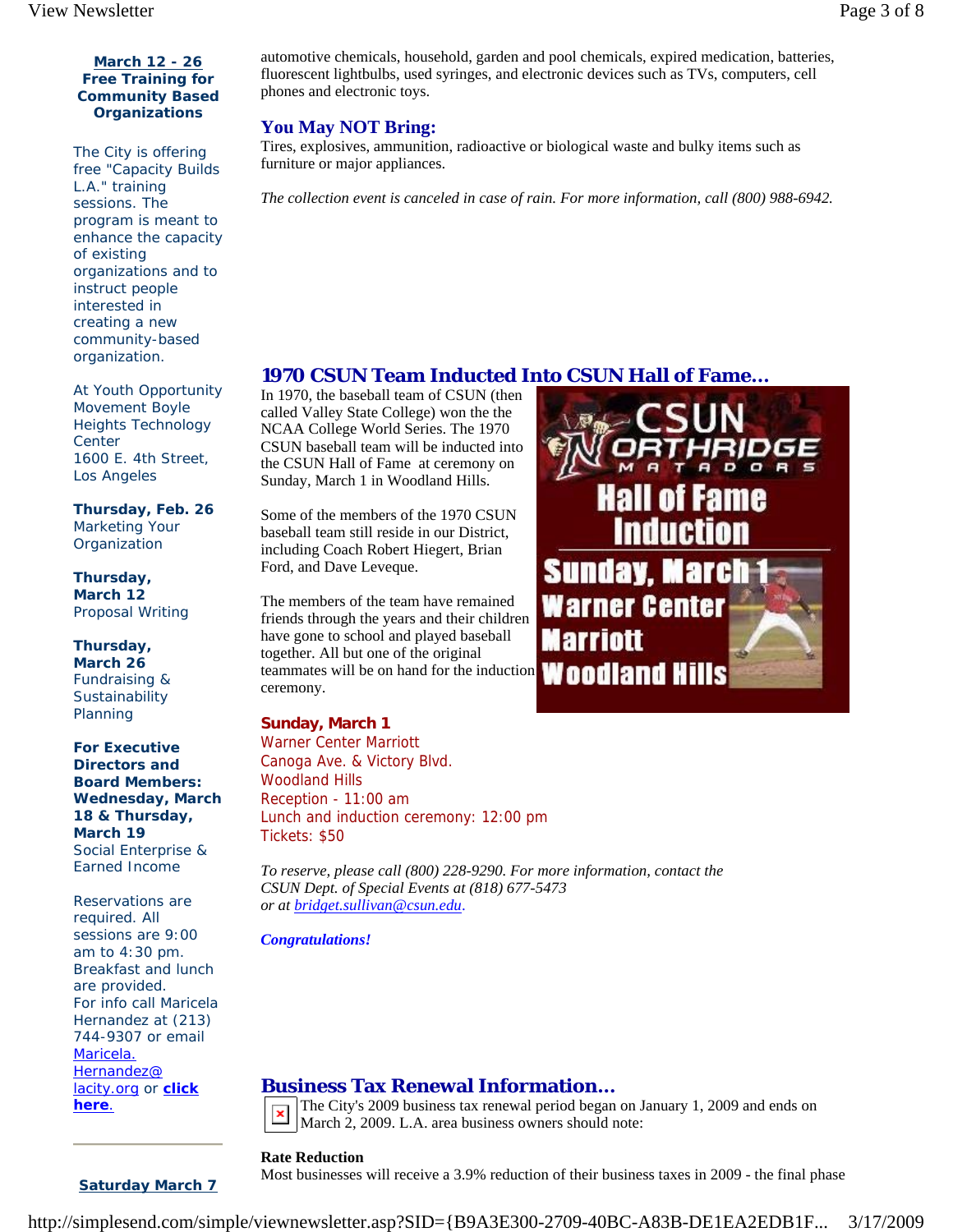#### **Used Motor Oil Collection Event**

Residents can drop off used motor oil and used motor oil filters at this free collection event.

It is illegal to dispose of chemicals such as used motor oil in the regular trash.

The used motor oil collected at the event will be properly disposed of to keep it out of the environment.

9:00 am - 3:00 pm At Anheuser-Bush Haskell Ave. parking lot (Haskell Ave., south of Roscoe Blvd.)

55 gallon per person limit.

For info call Daniel Meyers at (213) 485-3774.

#### **Saturday, May 16 SOLID Pancake Breakfast**

Don't miss the annual SOLID Pancake Breakfast. Enjoy delicious, home-made pancakes served up by our local police officers. Proceeds benefit SOLID (Supporters of Law Enforcement in Devonshire), a nonprofit group that provides non Citysupplied equipment for the police officers at Devonshire Division.

7:30am - 10:30am At Devonshire Community Police **Station** 10250 Etiwanda Ave.

of the 15% cut in business taxes that was approved in 2004.

#### **Business Tax Exemptions**

Small Businesses with total annual gross receipts under \$100,000 and creative artists with total gross receipts under \$300,000 may be tax exempt. To qualify for an exemption, the business tax return must be filed by March 2, 2009. For details on eligibility call (213) 473- 5901.

#### **E-filing...Save Time, Effort and Postage!**

E-filing is available on the Office of Finance website to make filing faster and easier for registered taxpayers. The system can automatically calculate your business taxes. You can pay on-line or print a renewal form to mail in with your payment. Even if no tax is due, you must submit a completed renewal form by March 2 to qualify for an exemption.

*All of this information and more can be found at the Office of Finance website at www.lacity.org/finance.* 

# **San Fernando Valley Jaycees Host Involvement Expo ...**

The San Fernando Valley Jaycees are holding their 3rd Annual Involvement Expo to give San Fernando Valley residents an opportunity to learn about the many ways they can dedicate their time and energy to community service, on Monday, March 2 in Sherman Oaks.

Each of the 40 non-profit organizations participating will highlight their programs and services, and attendees can learn about the activities of the non-profits as well as community needs. Students seeking community service opportunities for school credit are encouraged to attend.

Monday, March 2 4:00 pm - 7:00 pm Sherman Oaks Galleria Plaza Area 15301 Ventura Blvd., Sherman Oaks

This free event features guest speakers Councilmember Dennis P. Zine and LAUSD Board Member Tamar Galatzan.

The San Fernando Valley Jaycees is a community-based organization of young leaders involved in networking, leadership development and community service.

*For more information, call Vickie Bourdas at (818) 486-9603 or email president@sfvjaycees.org or visit www.sfvjaycees.org.* 

Jaycees **Involvement** Expo

**Monday, March 2** 4 pm - 7 pm **Sherman Oaks Galleria Plaza Area** 15301 Ventura Blvd. **Sherman Oaks** 

# **Sample Ballots for March 3 City Elections Available Online...**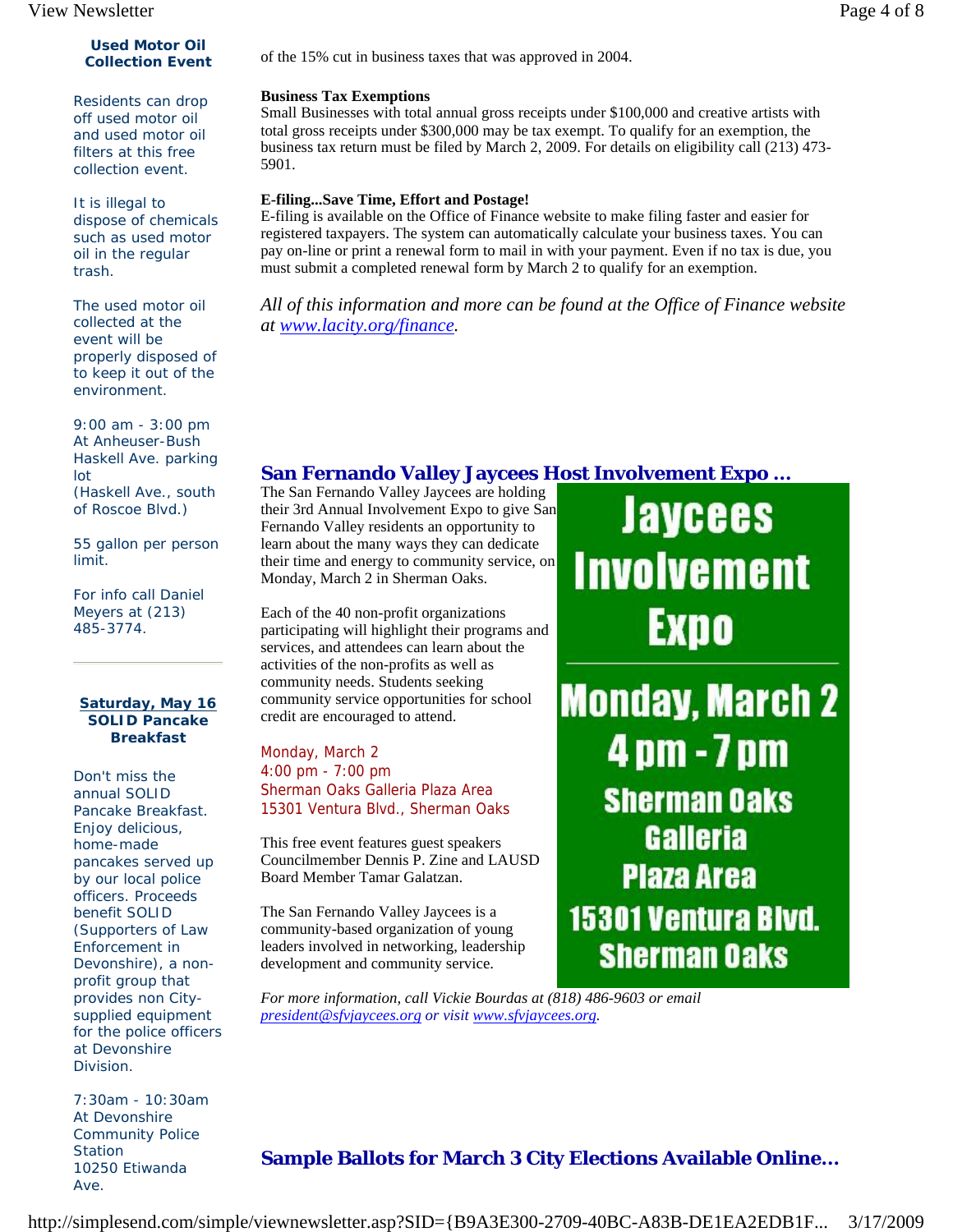#### View Newsletter Page 5 of 8

#### Northridge

For more info visit www.soliddev.org.

### **Ongoing**

#### **Volunteers Needed for City Crisis Response Team**

The City is recruiting community members to volunteer for the Crisis Response Team (CRT).

At the request of Police and Fire Departments, CRT members provide immediate on-scene crisis intervention, attend to survival and comfort needs, act as liaisons between victims and emergency personnel, and give referrals to victims and their families affected by a death, a serious injury, a violent crime or other traumatic incidents.

New member training will take place on Tuesday and Thursday evenings, Jan. 27 through March 12, 2009 at the L.A. Police Academy in Westchester.

Bilingual volunteers who speak Spanish or Korean are especially needed.

For info or to register for the training, call (213) 978-0697 or email LACRT@lacity.org.



With the March 3 City elections rapidly approaching, voters need to be able to read their sample ballots with enough time to make informed decisions.

Sample ballots and the location of your local polling place are available online at www.lavote.net/locator.

The Department of Transportation will relax parking restrictions within one block of all City polling places on election day, Tuesday, Mach 3.

#### **Within one block of City Polling Places:**

No money is required at City parking meters.

- Time limits at parking meters will not be enforced.
- Street Cleaning parking restrictions will not be enforced.
- Preferential Parking restrictions (permit parking) will not be enforced.

## **Save the Date for the Devonshire Area Semi-Annual District Meeting...**

Join Devonshire Capt. Sean Kane, Capt. Steven Ruiz, and the Senior Lead Officers at Devonshire Division who are keeping our community safe, at the Devonshire Area Semi-Annual District Meeting, Tuesday, March 10 in Porter Ranch.

Tuesday, March 10 7:00 pm Shepherd of the Hills Church 19700 Rinaldi St., Porter Ranch

Join this community meeting to discuss public safety issues affecting our neighborhoods. The topic of this community meeting is, "What influences your children when they are out of your sight?"

*For more information, contact Erica De Smith at (818) 363-1726.*



## **Ride On Therapeutic Horsemanship Celebrates 15 Years and 50,000 Lessons...**



Ride On Therapeutic Horsemanship will be celebrating 15 years of service to the disabled and the community, on Saturday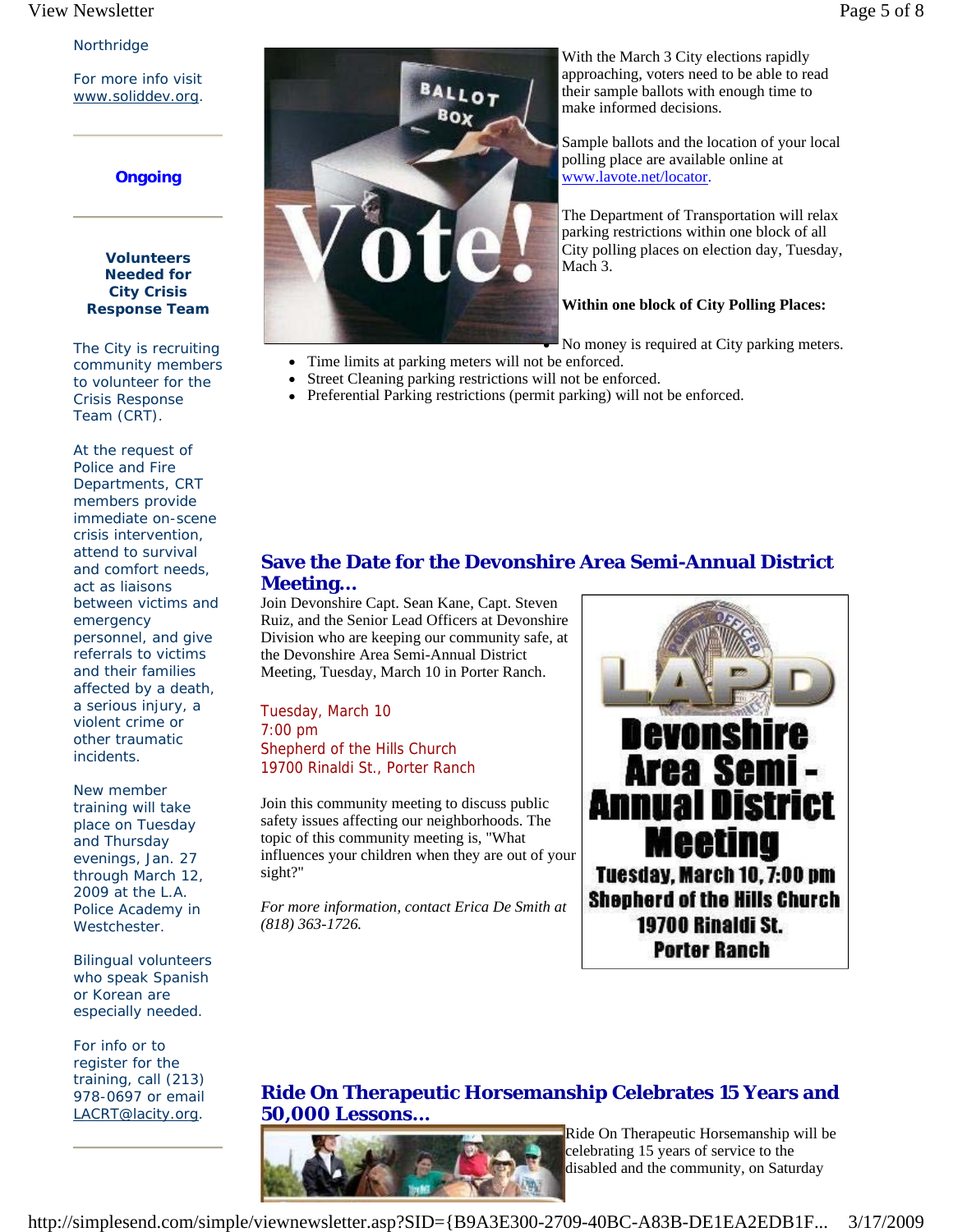#### **Through June 2009 After-School Programs at Granada Hills Recreation Center**

This bus pick-up program offers young students help with homework, and activities such as crafts and games after school.

2:30 pm - 6 pm Granada Hills Recreation Center 16730 Chatsworth St. Granada Hills For more info call Dwayne Finley (818) 363-3556

> **Donate DVDs to Benefit Veterans**

DVDs4Vets is a nonprofit organization that collects new and used DVDs and donates them to wounded soldiers returning from Iraq and Afghanistan.

Many of these veterans have physical and economic hardships that make it difficult for them to obtain some of the basic entertainment that most civilians take for granted.

In the last year, DVDs4Vets has delivered over 38,000 DVDs to various V.A. Hospitals, homes, centers and clinics for veterans.

For more information on how to donate DVDs, visit www.DVDs4Vets.org.

March 28 at their new ranch and permanent home in Chatsworth.

Everyone is welcome to attend this free event. Enjoy a free pancake breakfast and tour the new facility. A ribbon and cake-cutting ceremony will take place at 11:00 am to celebrate 50,000 lessons given and the promise of many years of service to come at Ride On's new ranch.

**Saturday, March 28** 9:00 am to 2:00 pm Ride On Ranch 10860 Topanga Canyon Blvd. **Chatsworth** 

Ride On has specialized facilities, specially trained horses, and highly trained staff that offer therapeutic horsemanship to people with disabilities.

*For more information, call Sara Jones at Ride On at (818) 700-2971 or visit http://www.rideon.org.* 

## **Donate Blankets to Provide Comfort to Shelter Animals Awaiting Adoption...**

"Blankets of Love," a volunteer effort by Granada Hills resident Eileen Smulson, collects donated towels and blankets and delivers them to L.A. area animal shelters to help keep the animals warm and comfortable.

There is little funding at animal shelters for such items, but they do make a difference in the animals' care. Since it was launched a year ago, Blankets of Love has collected thousands of donated blankets and towels and distributed them to L.A. animal shelters.

**Drop Off Locations in Council District 12: Red Barn Feed** - 10142 Balboa Blvd., Granada Hills **North Valley Veterinary Clinic** - 11152 Balboa Blvd., Granada Hills **The Pet People** - 18040 Chatsworth St., Granada Hills **Red Barn Feed** - 8393 Topanga Cyn. Blvd., West Hills **Jan's Pet Grooming & Pet Zone** - 17629 Chatsworth St., Granada Hills



# **Operation Blankets of Love**

**The Puppy Palace** - 11156 Balboa Blvd., Granada Hills **Prestige Pet Supply** - 18425 Nordhoff St., Northridge **Knollwood Pharmacy** - 11862 Balboa Blvd., Granada Hills

*To find out our more locations where you can drop off towels or blankets in the San Fernando Valley, email eileenobol@aol.com.* 

**Councilman Greig Smith Links**

**Press Release Archive**

**Monthly Column**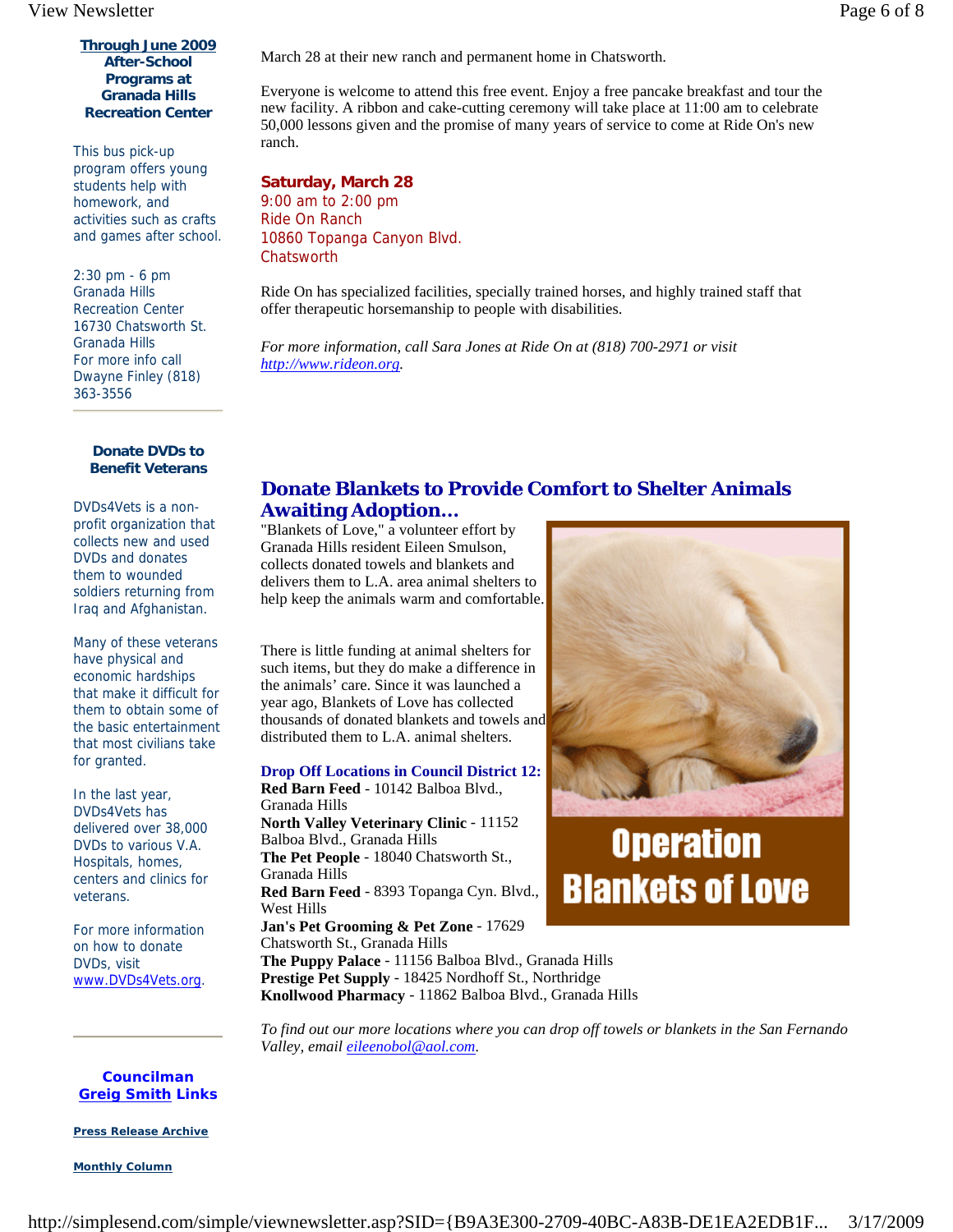**Archived Editions of Councilman Smith's Weekly Briefing** 

**Council District 12 Community Guide**

**Request Information**

**Contact Information**

#### **Council District 12 Neighborhood Council Links**

**Canoga Park**

**Chatsworth**

**Encino**

**Granada Hills North**

**Granada Hills South**

**Northridge East**

**Northridge West**

**Porter Ranch**

**North Hills West**

**Reseda**

**West Hills**

**Winnetka**

**Lake Balboa**

**Council District 12 Chambers of Commerce Links**

**Canoga Park/West Hills**

**Chatsworth**

**Encino**

**Granada Hills**

**North Valley Regional**

This message was sent to by: Councilmember Greig Smith 18917 Nordhoff Street, Suite 18 Northridge, CA 91324 (818) 756-8501

**Save the Date for "Tip-A-Cop" Dinner to Support Special Olympics...** 



Councilman Smith, an LAPD Reserve Officer, serving patrons at a previous Tip-A-Cop dinner.

Tip-A-Cop **Thursday, April 16** 5 pm - 9 pm **Claim Jumper Restaurant Tampa & Plummer Northridge** 

Mark your calendar for the upcoming Tip-A-Cop dinner at the Claim Jumper Restaurant in Northridge, Thursday, April 16 and help raise funds to support the Special Olympics!

**Thursday, April 16, 2009**  5:00 pm to 9:00 pm Claim Jumper Restaurant at Northridge Fashion Center 9429 Tampa Ave. (Corner Tampa and Plummer St.) **Northridge** 

Local Police Officers will wait tables for guests at the restaurant, with all tips going to the Special Olympics. The last Northridge Tip-a-Cop event raised the most funds of any Claim Jumper location. Help break the record this year!

*For more information, please contact David Bush, Los Angeles Police Department Community Relations, at (818) 599-3538 or email R2493@earthlink.net.* 

> Sent Using: SimpleSend www.simplesend.com